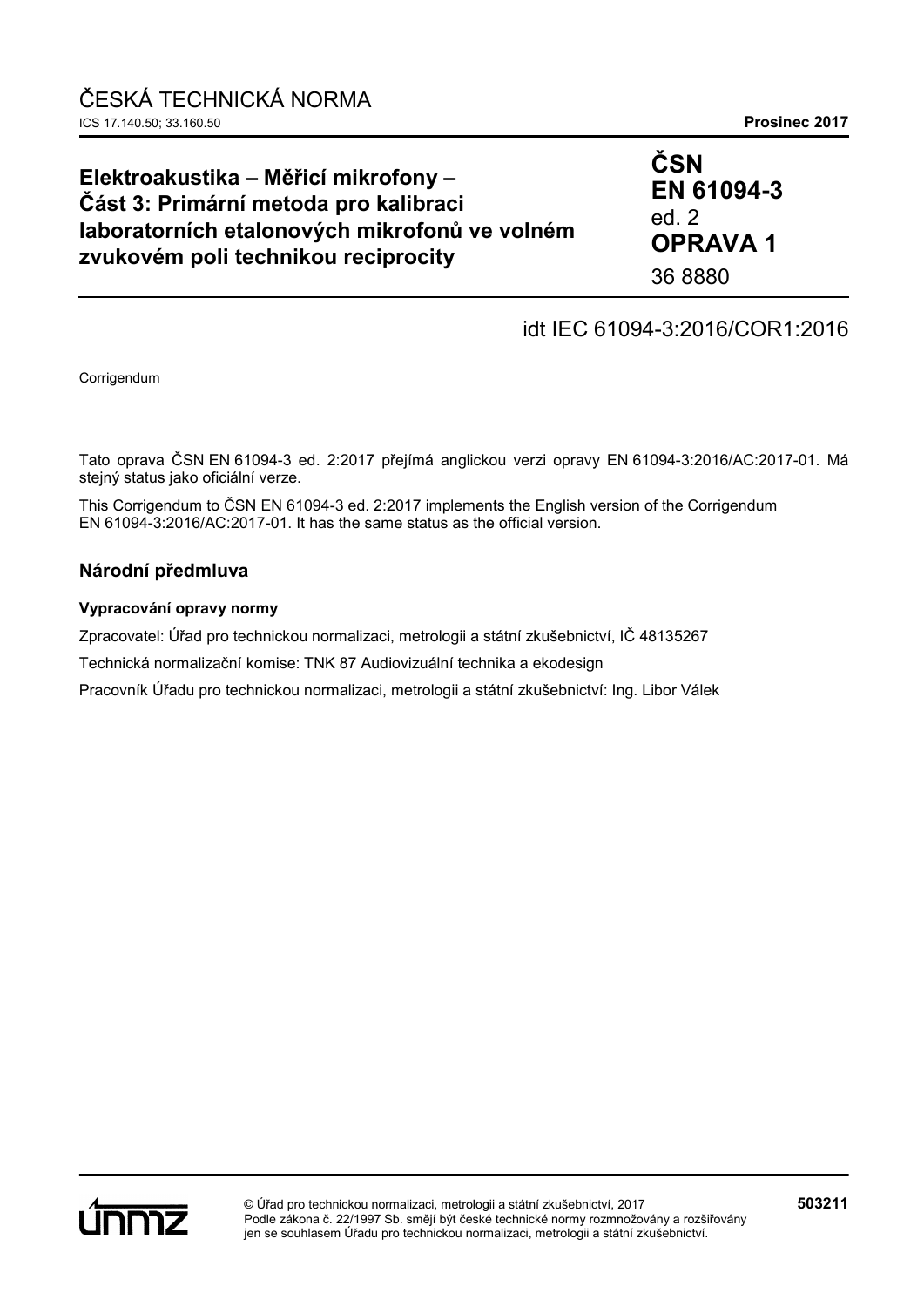ČSN EN 61094-3 ed. 2/Opr. 1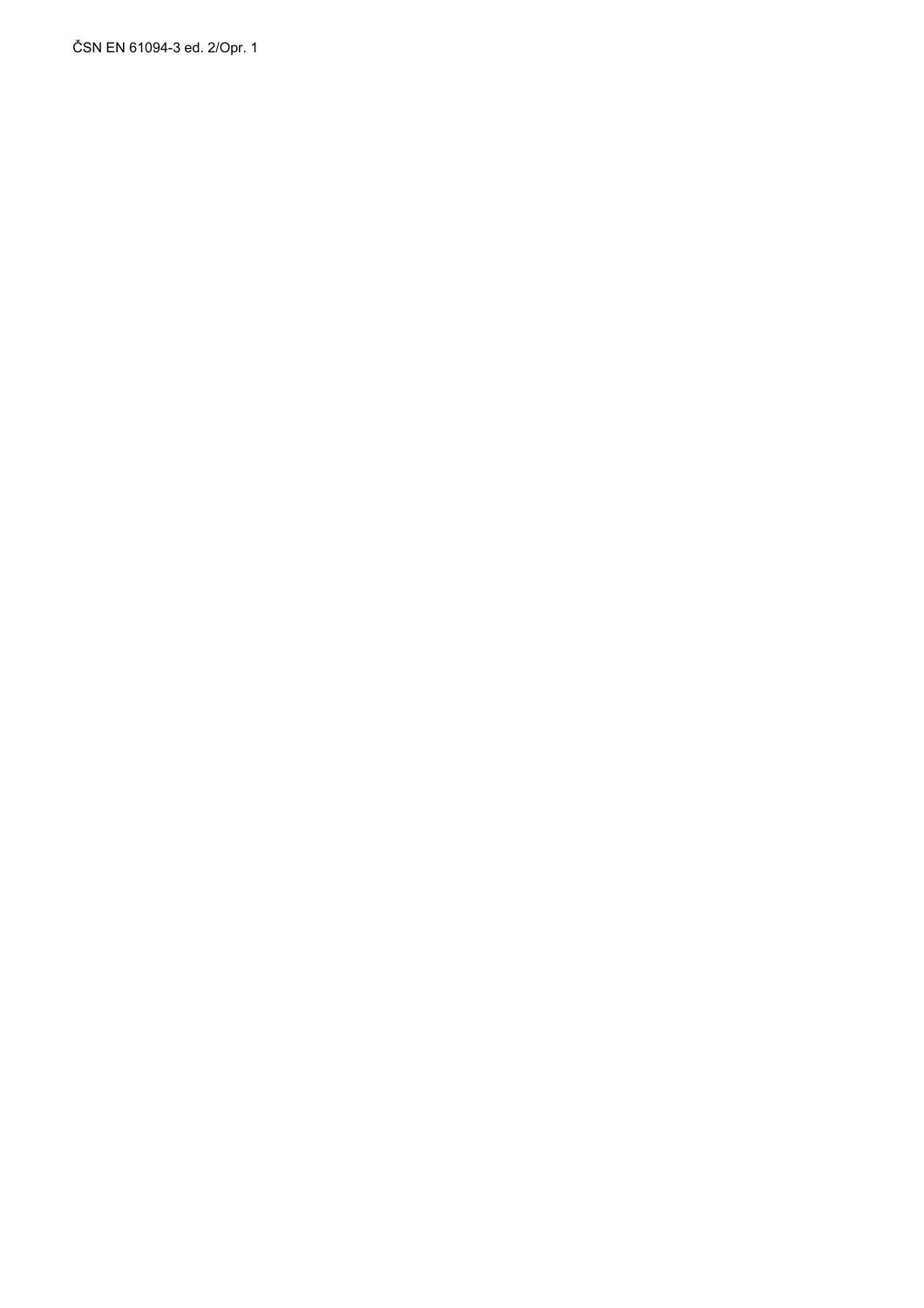# EUROPEAN STANDARD NORME EUROPÉENNE EUROPÄISCHE NORM



January 2017

ICS 17.140.50; 33.160.50

English Version

## Electroacoustics - Measurement microphones - Part 3: Primary method for free-field calibration of laboratory standard microphones by the reciprocity technique (IEC 61094-3:2016/COR1:2016)

Électroacoustique - Microphones de mesure - Partie 3: Méthode primaire pour l'étalonnage en champ libre des microphones étalons de laboratoire par la méthode de réciprocité (IEC 61094-3:2016/COR1:2016)

 Messmikrofone - Teil 3: Primärverfahren zur Freifeld-Kalibrierung von Laboratoriums-Normalmikrofonen nach der Reziprozitätsmethode (IEC 61094-3:2016/COR1:2016)

This corrigendum becomes effective on 20 January 2017 for incorporation in the English language version of the EN.



European Committee for Electrotechnical Standardization Comité Européen de Normalisation Electrotechnique Europäisches Komitee für Elektrotechnische Normung

**CEN-CENELEC Management Centre: Avenue Marnix 17, B-1000 Brussels** 

© 2017 CENELEC All rights of exploitation in any form and by any means reserved worldwide for CENELEC Members.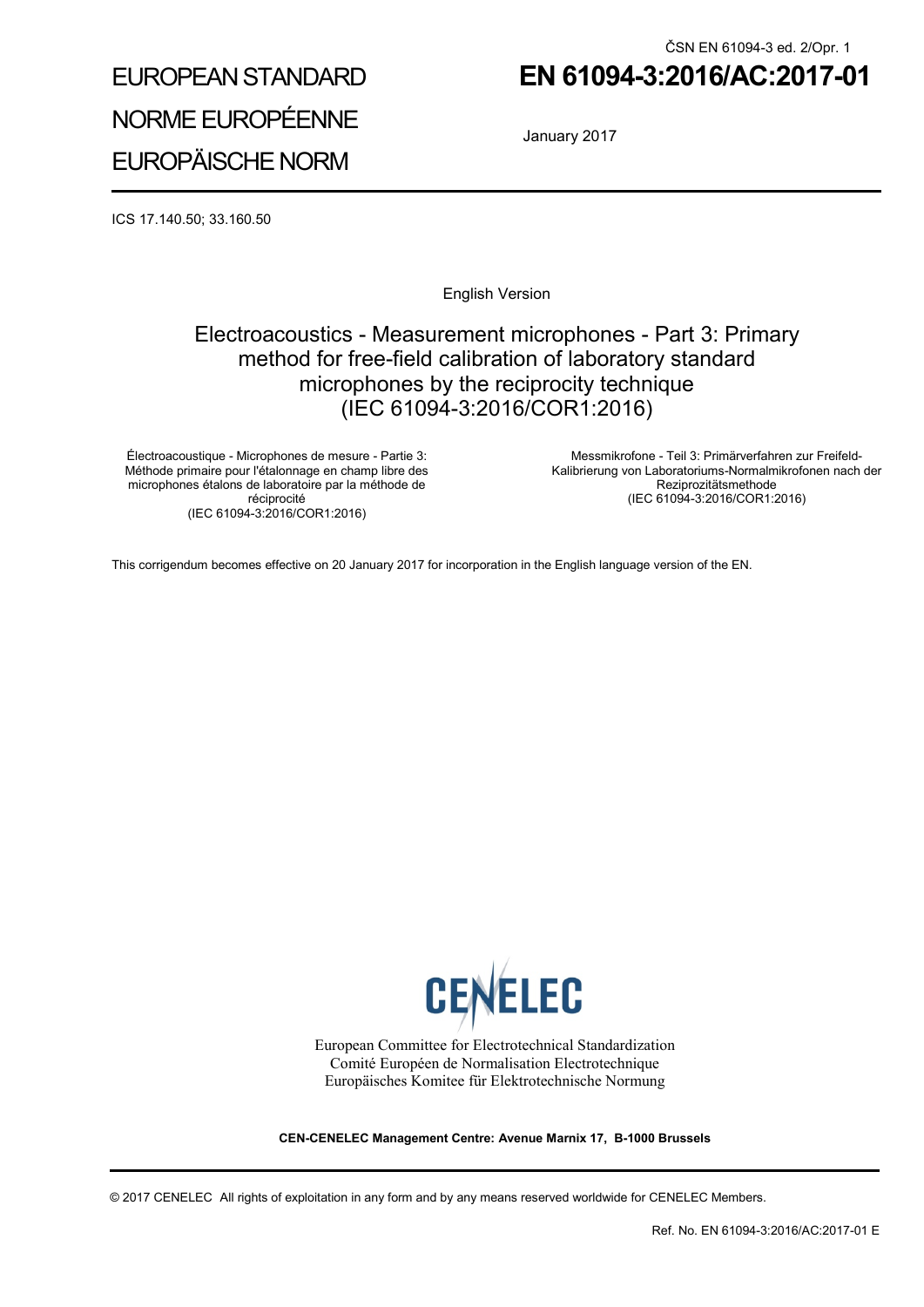EN 61094-3:2016/AC:2017-01

ČSN EN 61094-3 ed. 2/Opr. 1

## **Endorsement notice**

The text of the corrigendum IEC 61094-3:2016/COR1:2016 was approved by CENELEC as EN 61094-3:2016/AC:2017-01 without any modification.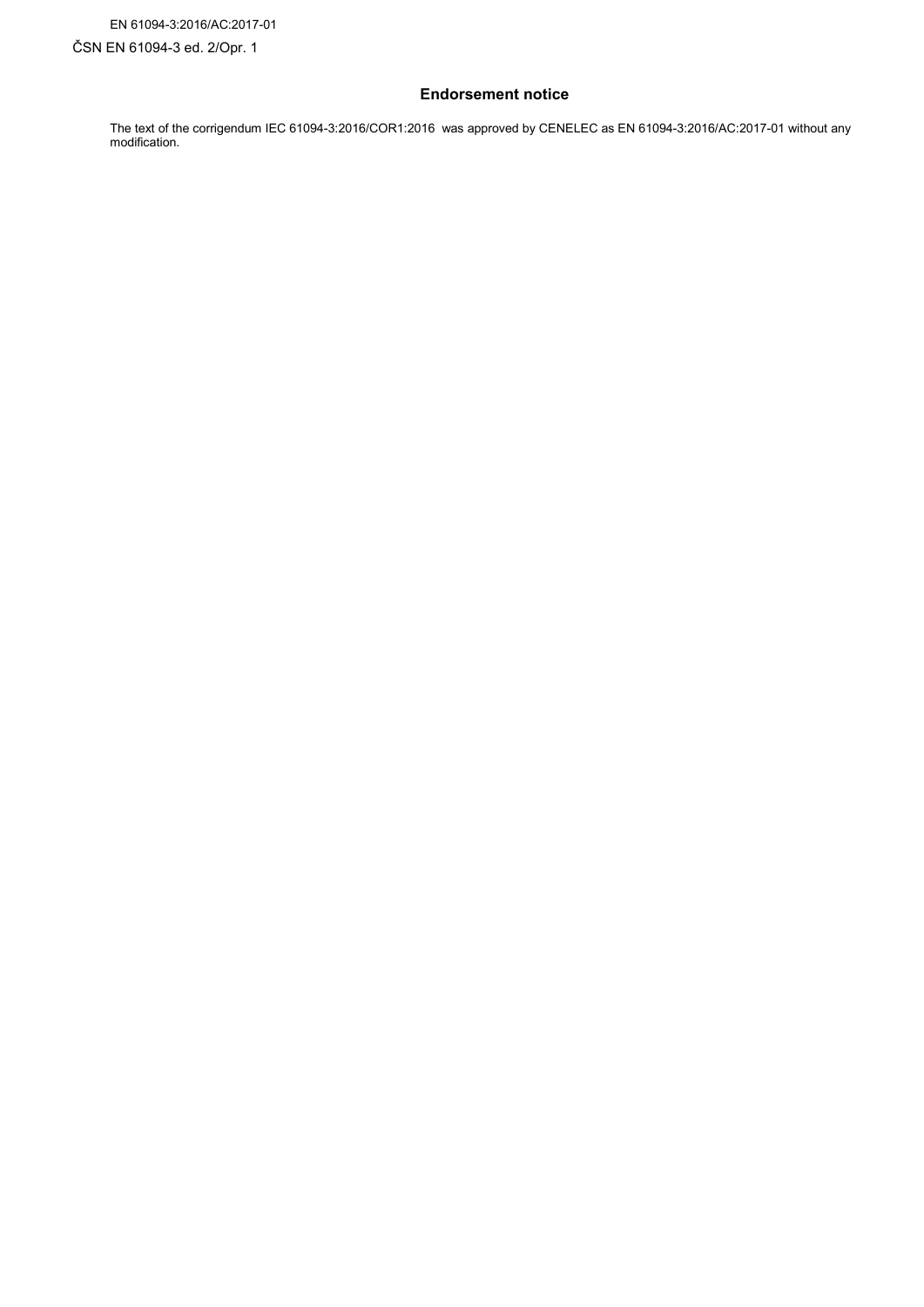IEC 61094-3:2016/COR1:2016 – 1 – © IEC 2016

# INTERNATIONAL ELECTROTECHNICAL COMMISSION

## COMMISSION ÉLECTROTECHNIQUE INTERNATIONALE

\_\_\_\_\_\_\_\_\_\_\_\_

**IEC 61094-3 Edition 2.0 2016-12**

**ELECTROACOUSTICS – MEASUREMENT MICROPHONES –** 

**Part 3: Primary method for free-field calibration of laboratory standard microphones by the reciprocity technique**

**IEC 61094-3 Édition 2.0 2016-12**

**ÉLECTROACOUSTIQUE – MICROPHONES DE MESURE –** 

**Partie 3: Méthode primaire pour l'étalonnage en champ libre des microphones étalons de laboratoire par la méthode de réciprocité**

## **CORRIGENDUM 1**

## **5.7.2 Method using two microphones and an auxiliary sound source**

*Replace, in the first paragraph, the word "modulus of the" by the word "complex".*

#### **5.7.2 Méthode utilisant deux microphones et une source sonore auxiliaire**

*Remplacer, dans le premier alinéa, les mots "du module de l'efficacité en champ libre" par "de l'efficacité en champ libre complexe".*